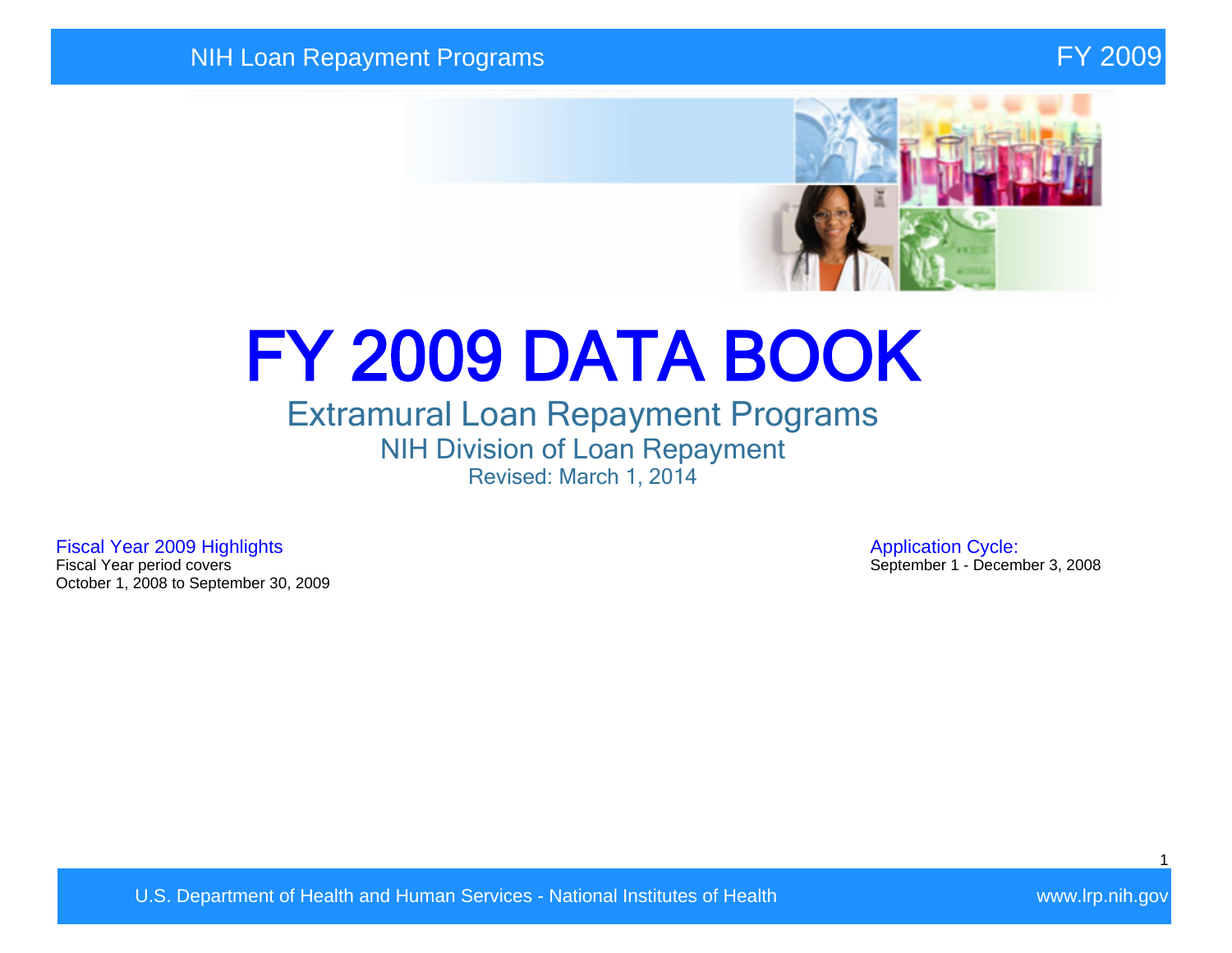## **Table of Contents**

| <b>NIH Institutes and Centers</b>                                     | 3  |
|-----------------------------------------------------------------------|----|
| The Year in Review                                                    | 4  |
|                                                                       |    |
| The Five Extramural Loan Repayment Programs                           | 5  |
| <b>Funded and Unfunded Applications by Program</b>                    | 6  |
| Applications, Awards, and Success Rates by Program                    | 9  |
| <b>Funding by Program</b>                                             | 10 |
| <b>Funding by NIH Institutes and Centers</b>                          | 13 |
| Applications, Awards, and Success Rates by Post-Degree Years          | 15 |
| <b>LRP Awards by Doctoral Degree</b>                                  | 16 |
| Applications, Awards, and Success Rates by Source of Research Funding | 18 |
| <b>Educational Debt Levels of LRP Awardees</b>                        | 19 |
| <b>Number of Prior Awards Received</b>                                | 20 |
| Applications, Awards, and Success Rates by Gender                     | 21 |
| <b>Awardee Demographics - Ethnicity</b>                               | 22 |
| <b>Awardee Demographics - Race</b>                                    | 23 |
| <b>Number of Awardees by State</b>                                    | 24 |

Note: Numbers and statistics reported on the program are the result of a consistent methodology established by the revision date of this document. Documents published previously may show slight discrepancies.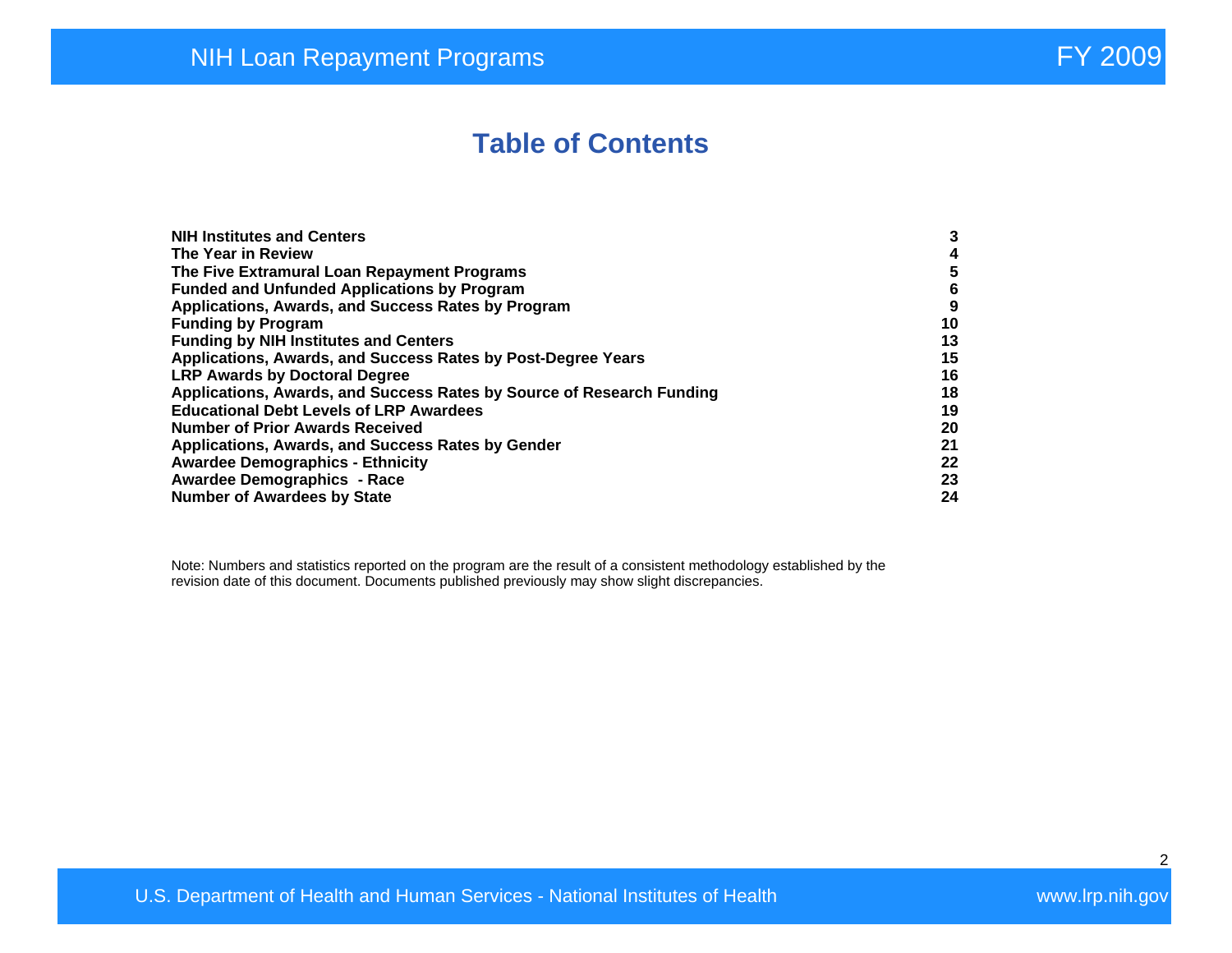#### **NIH Institutes and Centers\***

#### **Institutes**

**National Cancer Institute (NCI) National Eye Institute (NEI) National Heart, Lung, and Blood Institute (NHLBI) National Human Genome Research Institute (NHGRI) National Institute on Aging (NIA) National Institute on Alcohol Abuse and Alcoholism (NIAAA) National Institute of Allergy and Infectious Diseases (NIAID) National Institute of Arthritis and Musculoskeletal and Skin Diseases (NIAMS) National Institute of Biomedical Imaging and Bioengineering (NIBIB) National Institute of Child Health and Human Development (NICHD) Eunice Kennedy Shriver National Institute on Deafness and Other Communication Disorders (NIDCD) National Institute of Dental and Craniofacial Research (NIDCR) National Institute of Diabetes and Digestive and Kidney Diseases (NIDDK) National Institute on Drug Abuse (NIDA) National Institute of Environmental Health Sciences (NIEHS) National Institute of General Medical Sciences (NIGMS) NIH Institutes and Centers\* National Institute of Mental Health (NIMH) National Institute of Neurological Disorders and Stroke (NINDS) National Institute of Nursing Research (NINR) National Library of Medicine (NLM)** 

#### **Centers**

**John E. Fogarty International Center (FIC) National Center for Complementary and Alternative Medicine (NCCAM) National Center on Minority Health and Health Disparities (NCMHD) National Center for Research Resources (NCRR)** 

**\* Participating in the Extramural Loan Repayment Programs**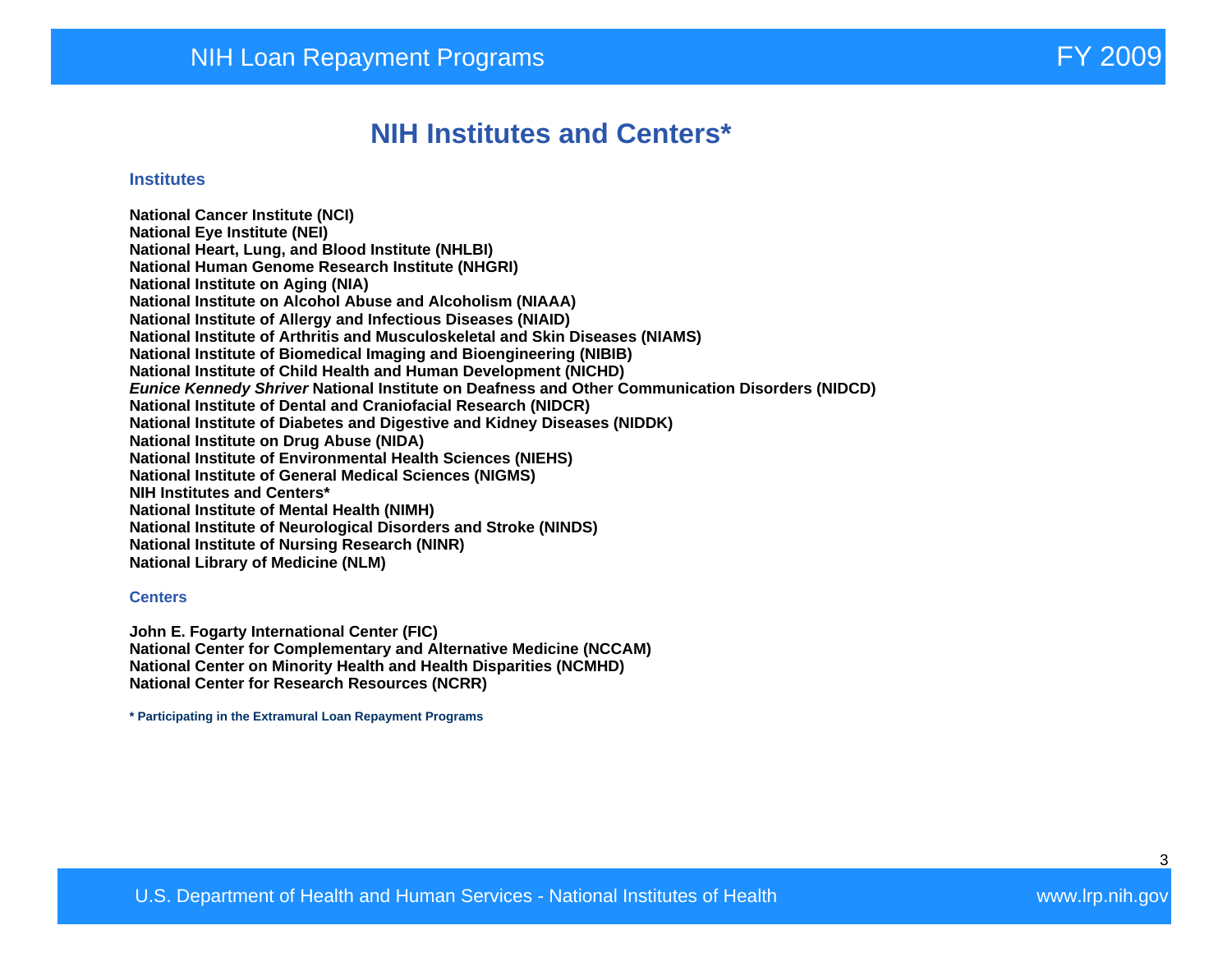# **The Year in Review**

In Fiscal Year (FY) 2009, 3,391 individuals applied to the five Extramural Loan Repayment Programs (LRPs): Clinical Research, Pediatric Research, Health Disparities Research, Clinical Research for Individuals from Disadvantaged Backgrounds, and Contraception and Infertility Research. Of those applicants, 1,604 were awarded contracts totaling \$73,577,094. The combined (new and renewal applicants) success rate for the Extramural LRPs was 47 percent.

The Extramural Clinical Research LRP received 53 percent (1,810) of all applications.

New applicants (those not previously funded) constituted 63 percent of all applications while renewal applicants (those previously funded) comprised 37 percent of all applicants. Success rates for new and renewal applicants were 36 and 67 percent, respectively.

The LRPs are open to health professionals with doctoral level degrees or advanced certifications and varying levels of experience. Many FY2007 awardees are beginning their careers, with 258 percent having received their qualifying degrees within the last 5 years and 94 percent within the past 10 years.

MDs (including those with MD/PhD degrees) comprised 52 percent of the 1,604 awards, while those with PhDs or other doctoral level degrees comprised 45 percent of the total awards.

Seventy-four percent of the 1,604 awardees had educational debt greater than \$50,000, with approximately 10 percent having debt levels greater than \$200,000.

Women received 857 of the 1,604 LRP awards. African-Americans received 143 awards, Asian/Pacific Islanders received 149 awards, Hispanics received 90 awards, and Native Americans were recipients of 9 awards.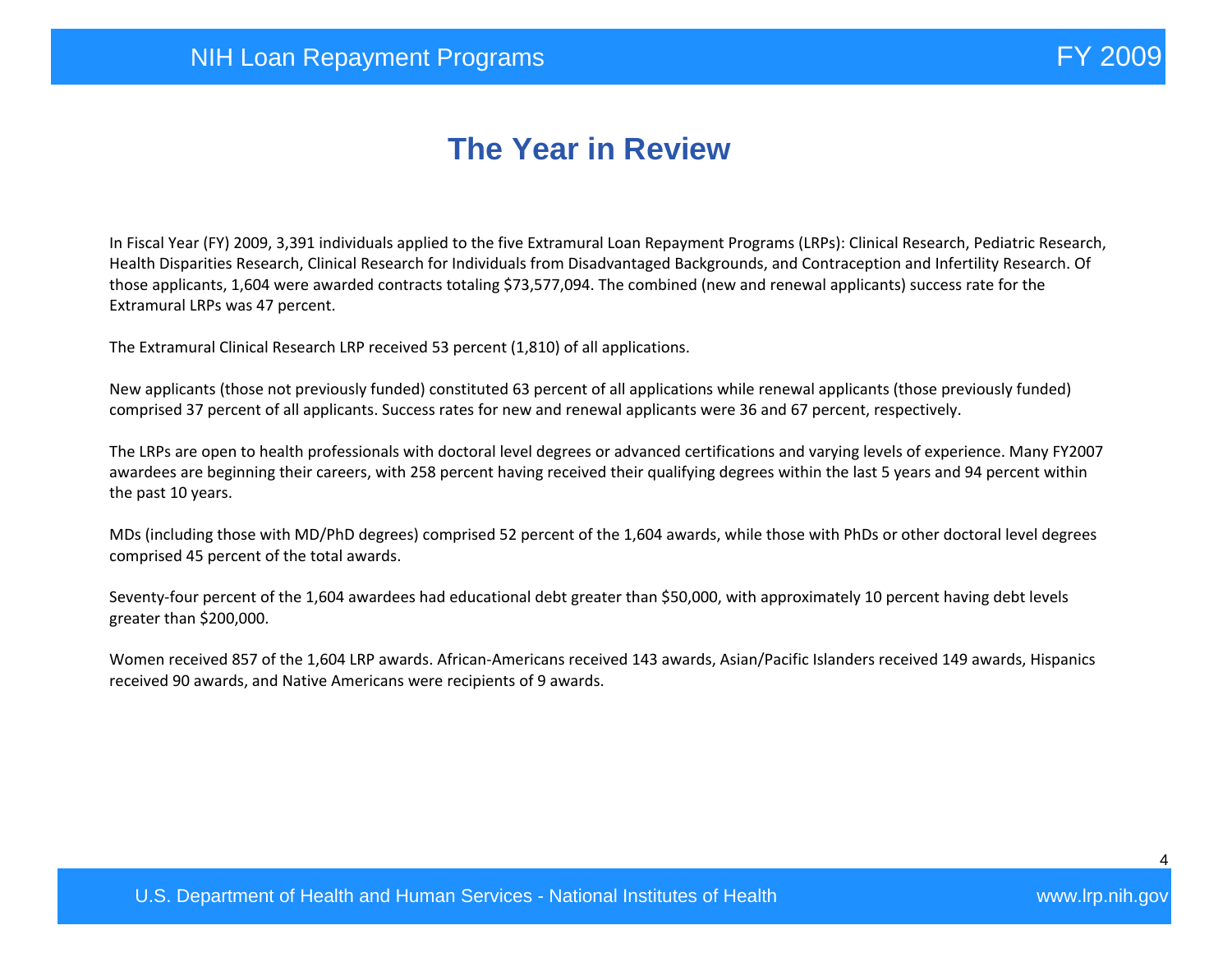#### **Clinical Research LRP:**

Clinical research is patient-oriented clinical research conducted with human subjects, or research on the causes and consequences of disease in human populations involving material of human origin (such as tissue specimens and cognitive phenomena) for which an investigator or colleague directly interacts with human subjects in an outpatient or inpatient setting to clarify a problem in human physiology, pathophysiology or disease, or epidemiologic or behavioral studies, outcomes research or health services research, or developing new technologies, therapeutic interventions, or clinical trials.

#### **Pediatric Research LRP:**

Qualified Pediatric Research is defined as research directly related to diseases, disorders, and other conditions in children.

#### **Health Disparities Research LRP:**

The scope of research qualified for this program includes basic research, clinical research or behavioral research directly related to health disparity populations and the medically underserved. Group is defined as a health disparity population: if there is a significant disparity in the overall rate of disease incidence, prevalence, morbidity, mortality, or survival rates in the population as compared to the health status of the general population.

#### **Clinical Research for Individuals from Disadvantaged Backgrounds LRP:**

For this program, an individual from a disadvantaged background is defined according to low family income levels set by the U.S. Bureau of the Census – as published in the Federal Register.

To meet this low-income requirement candidates must demonstrate their disadvantaged status by submitting (1) a written statement from former school(s) where he/she qualified for Federal disadvantaged assistance, (2) verification of receipt of loans from either the Health Professions Student Loans (HPSL) or Loans for Disadvantaged Student Program, or (3) verification of a scholarship from the U.S. Department of Health and Human Services under the Scholarship for Individuals with Exceptional Financial Need.

#### **Contraception and Infertility Research LRP:**

Contraception research is defined as research whose ultimate goal is to provide new or improved methods of preventing pregnancy. Infertility research is defined as research whose long-range objective is to evaluate, treat, or ameliorate conditions which result in the failure of couples to either conceive or bear young.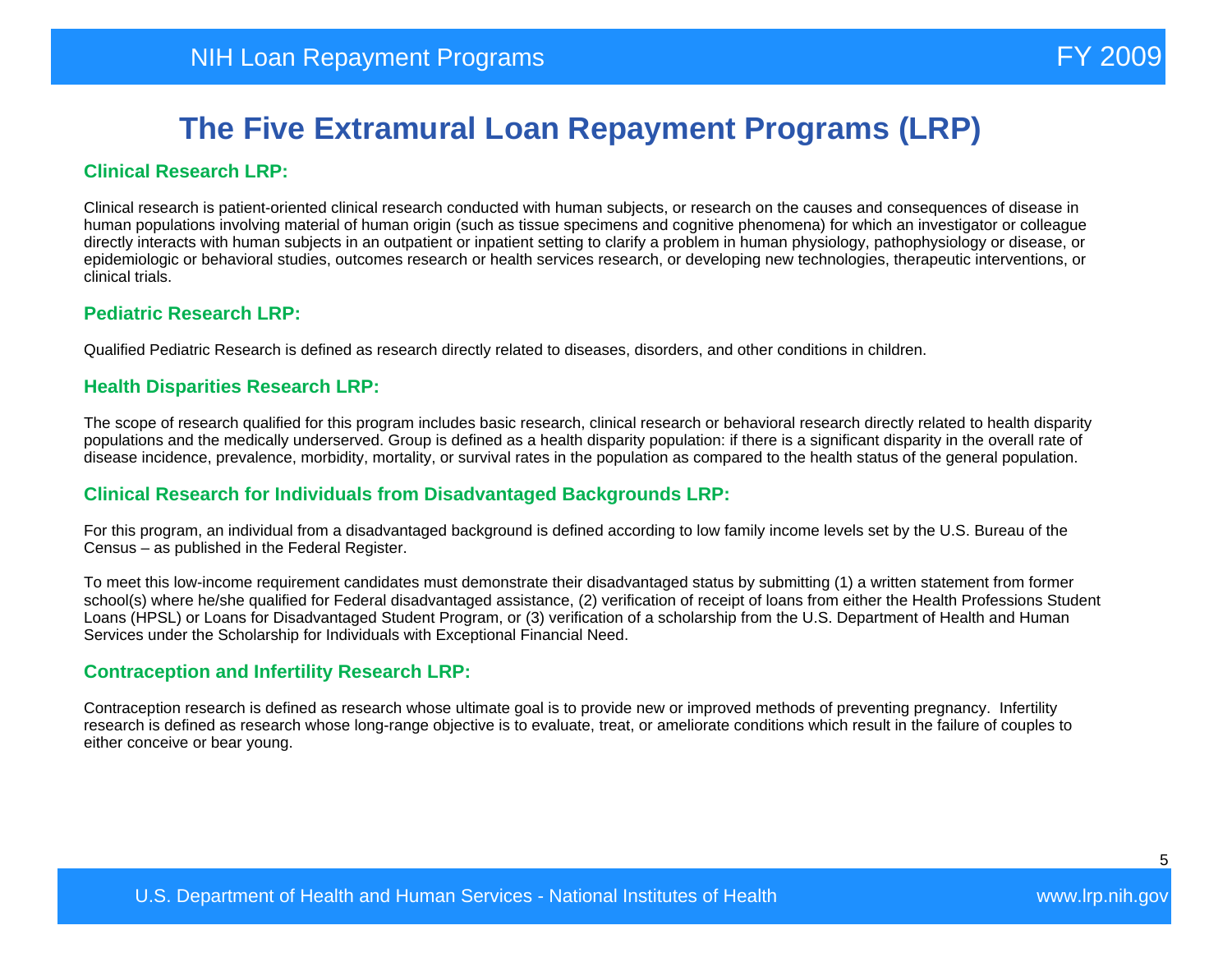#### **Funded and Unfunded Applications by Program (New + Renewal)**

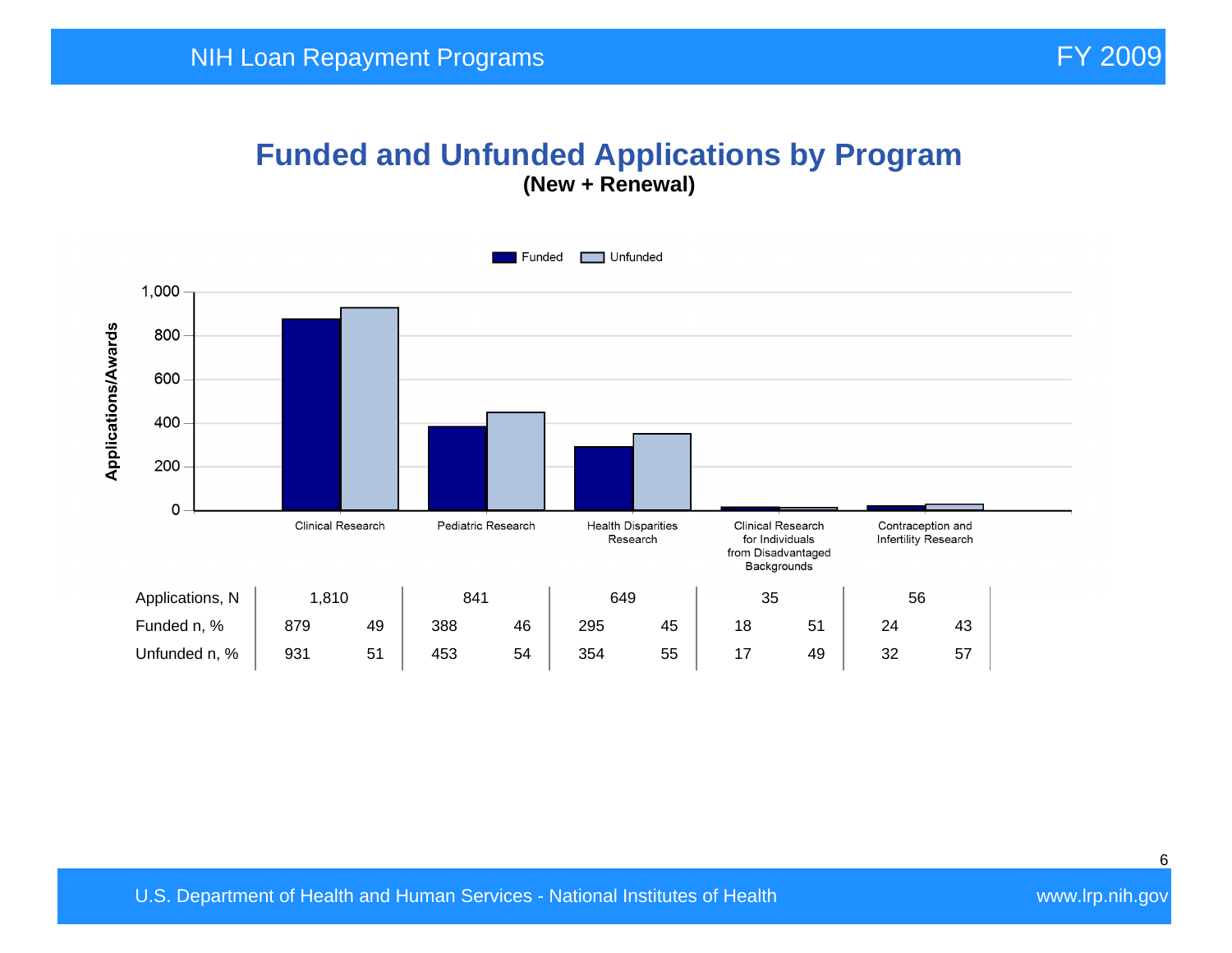## **Funded and Unfunded Applications by Program (New)**

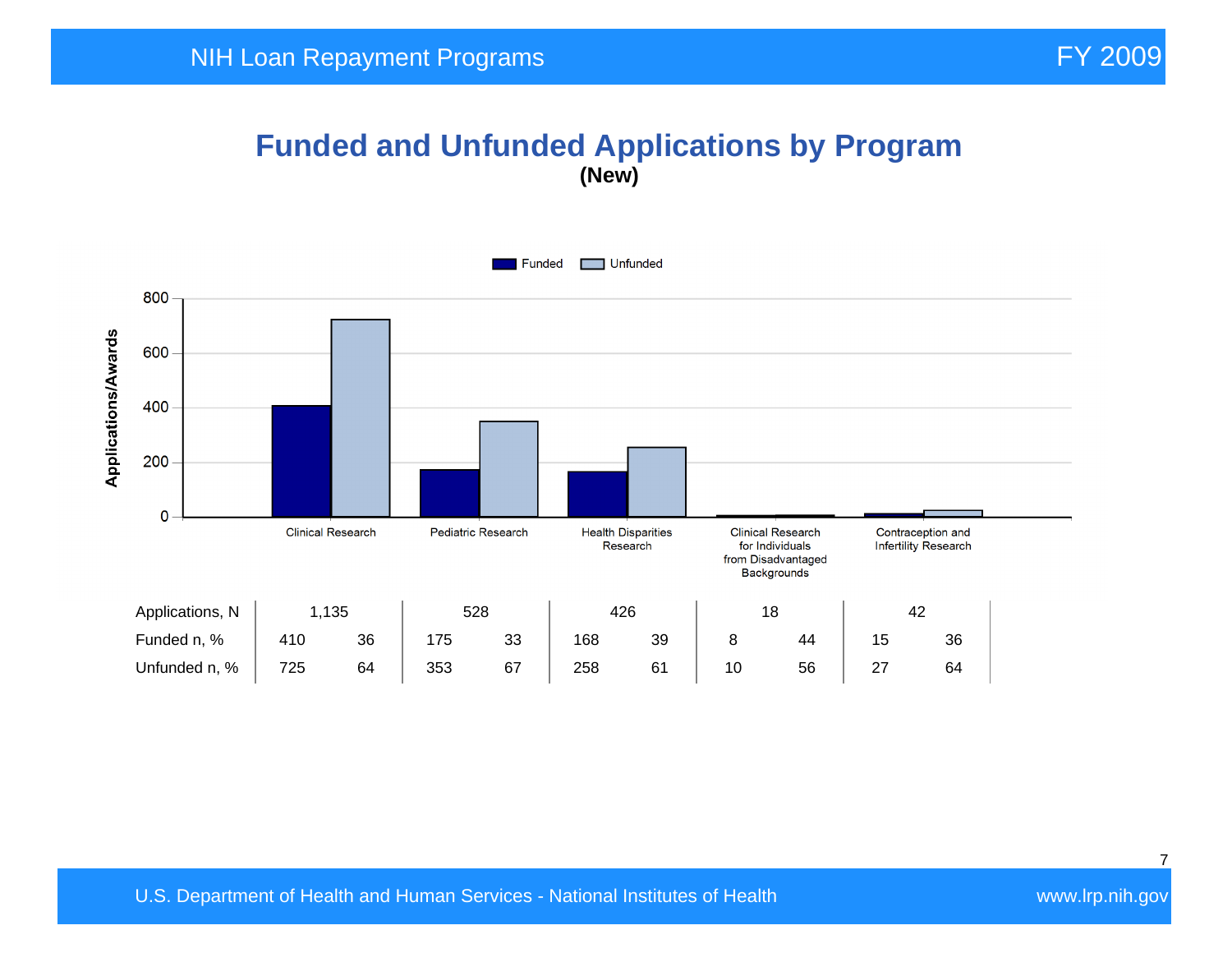#### **Funded and Unfunded Applications by Program (Renewal)**

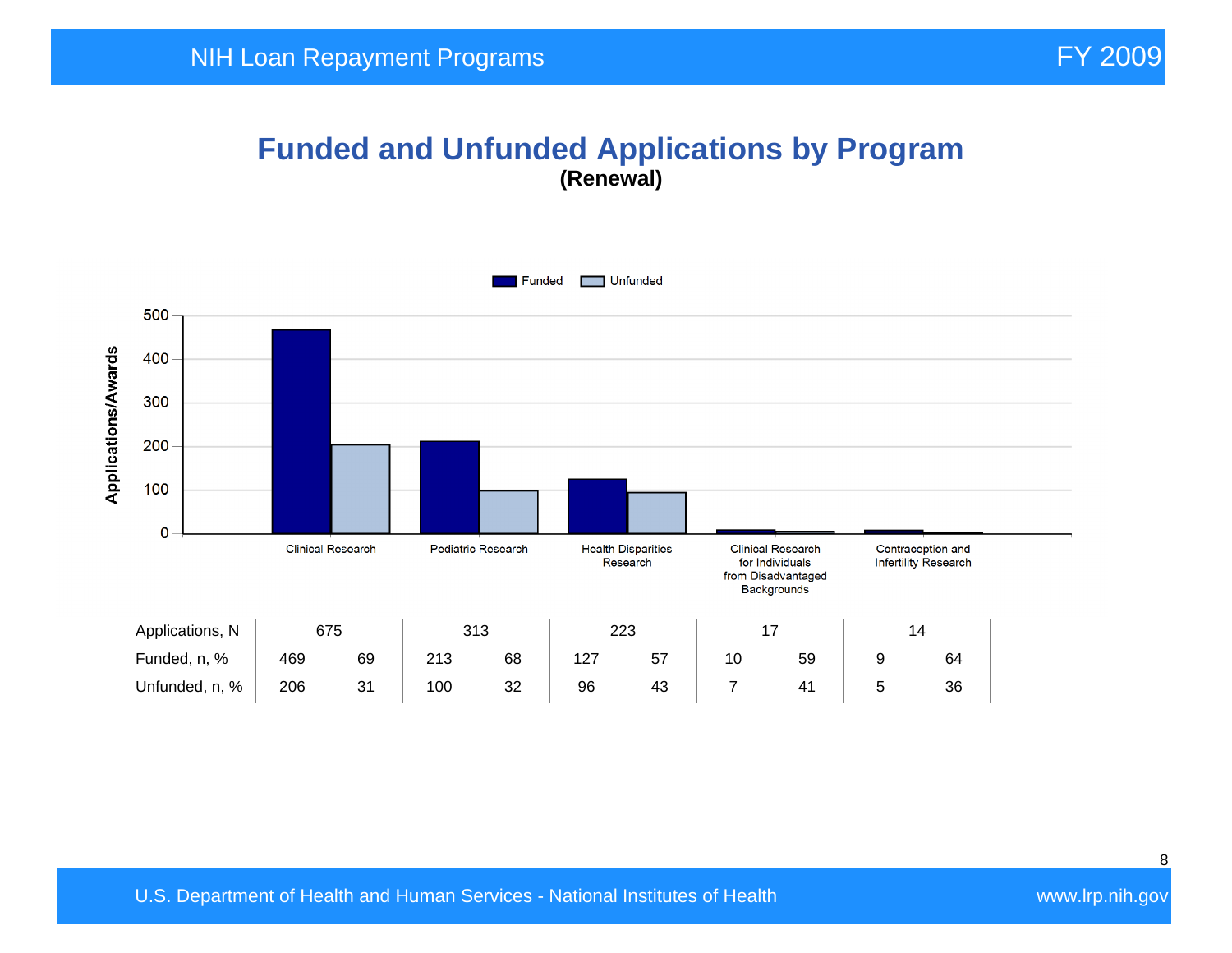# **Applications, Awards, and Success Rates by Program**

|                                                                                 | <b>New + Renewal</b>            |              |                                    | <b>New</b>                      |     |                                                | <b>Renewal</b>           |              |                                    |
|---------------------------------------------------------------------------------|---------------------------------|--------------|------------------------------------|---------------------------------|-----|------------------------------------------------|--------------------------|--------------|------------------------------------|
| <b>LRP</b>                                                                      | <b>Applications Awards</b><br>N | $\mathsf{n}$ | <b>Success</b><br><b>Rate</b><br>% | <b>Applications Awards</b><br>N | n   | <b>Success</b><br><b>Rate</b><br>$\frac{9}{6}$ | <b>Applications</b><br>N | $\mathsf{n}$ | <b>Awards Success</b><br>Rate<br>% |
| Clinical<br>Research                                                            | 1,810                           | 879          | 49                                 | 1,135                           | 410 | 36                                             | 675                      | 469          | 69                                 |
| Pediatric<br>Research                                                           | 841                             | 388          | 46                                 | 528                             | 175 | 33                                             | 313                      | 213          | 68                                 |
| Health<br><b>Disparities</b><br>Research                                        | 649                             | 295          | 45                                 | 426                             | 168 | 39                                             | 223                      | 127          | 57                                 |
| Clinical<br>Research for<br>Individuals<br>from<br>Disadvantaged<br>Backgrounds | 35                              | 18           | 51                                 | 18                              | 8   | 44                                             | 17                       | 10           | 59                                 |
| Contraception<br>and Infertility<br>Research                                    | 56                              | 24           | 43                                 | 42                              | 15  | 36                                             | 14                       | 9            | 64                                 |
| <b>Total</b>                                                                    | 3,391                           | 1,604        | 47                                 | 2,149                           | 776 | 36                                             | 1,242                    | 828          | 67                                 |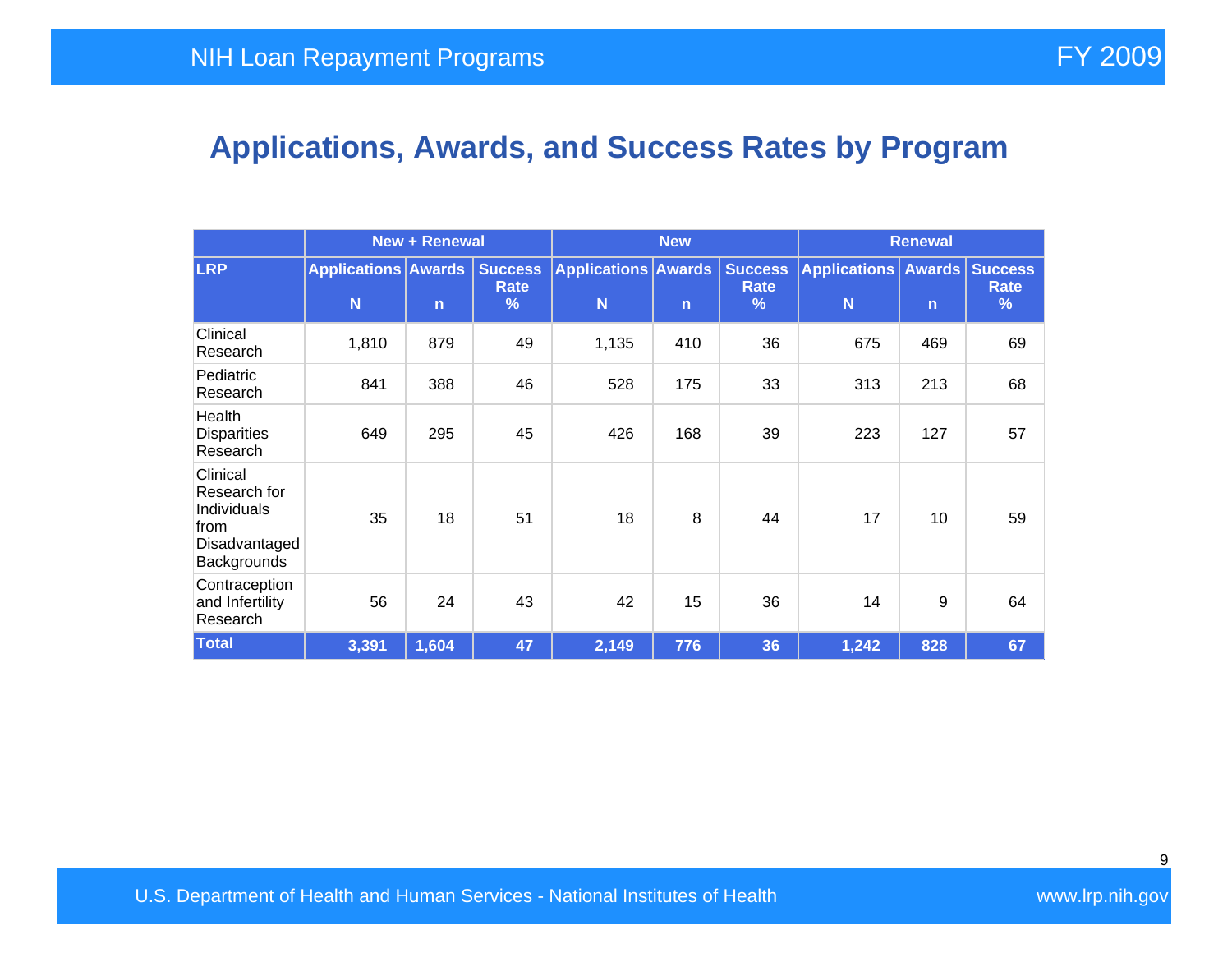#### **Funding by Program (New + Renewal)**

| <b>LRP</b>                                                          | <b>Awards</b> | <b>Funding</b> | <b>Mean Award</b> | <b>Standard Deviation</b> |
|---------------------------------------------------------------------|---------------|----------------|-------------------|---------------------------|
| Clinical Research                                                   | 879           | \$40,279,516   | \$45,824          | \$33,798                  |
| Pediatric Research                                                  | 388           | \$18,152,044   | \$46,784          | \$34,291                  |
| <b>Health Disparities Research</b>                                  | 295           | \$13,132,490   | \$44,517          | \$31,438                  |
| Clinical Research for Individuals from<br>Disadvantaged Backgrounds | 18            | \$938,466      | \$52,137          | \$35,093                  |
| Contraception and Infertility<br>Research                           | 24            | \$1,068,992    | \$44,541          | \$37,219                  |
| Total                                                               | 1,604         | \$73,571,508   | \$45,868          | \$33,537                  |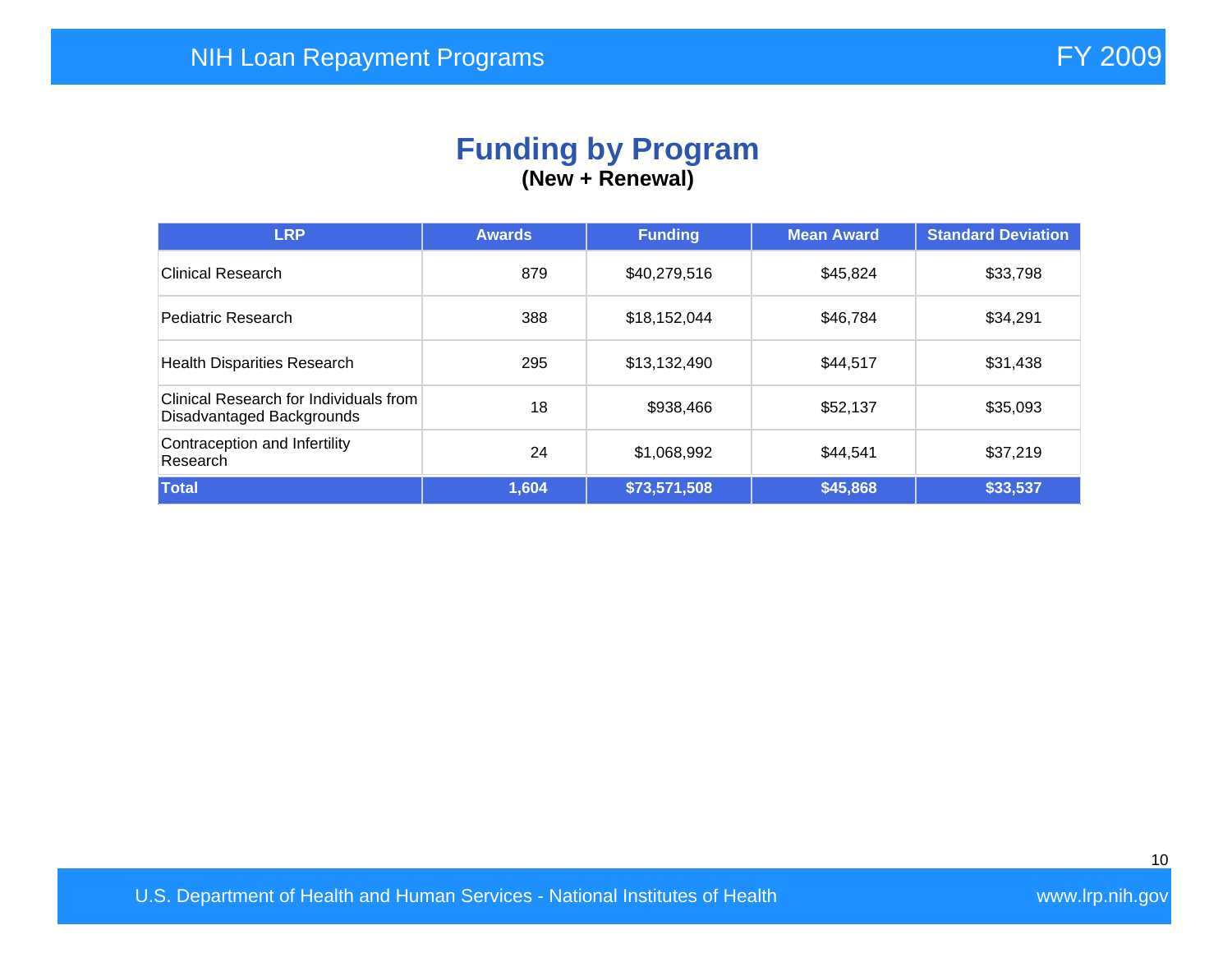#### **Funding by Program (New)**

| <b>LRP</b>                                                          | <b>Awards</b> | <b>Funding</b> | <b>Mean Award</b> | <b>Standard Deviation</b> |
|---------------------------------------------------------------------|---------------|----------------|-------------------|---------------------------|
| Clinical Research                                                   | 410           | \$25,283,155   | \$61,666          | \$33,120                  |
| Pediatric Research                                                  | 175           | \$10,593,784   | \$60,536          | \$33,940                  |
| <b>Health Disparities Research</b>                                  | 168           | \$9,122,712    | \$54,302          | \$30,796                  |
| Clinical Research for Individuals from<br>Disadvantaged Backgrounds | 8             | \$624,418      | \$78,052          | \$27,753                  |
| Contraception and Infertility<br>Research                           | 15            | \$864,055      | \$57,604          | \$34,941                  |
| Total                                                               | 776           | \$46,488,125   | \$59,907          | \$32,908                  |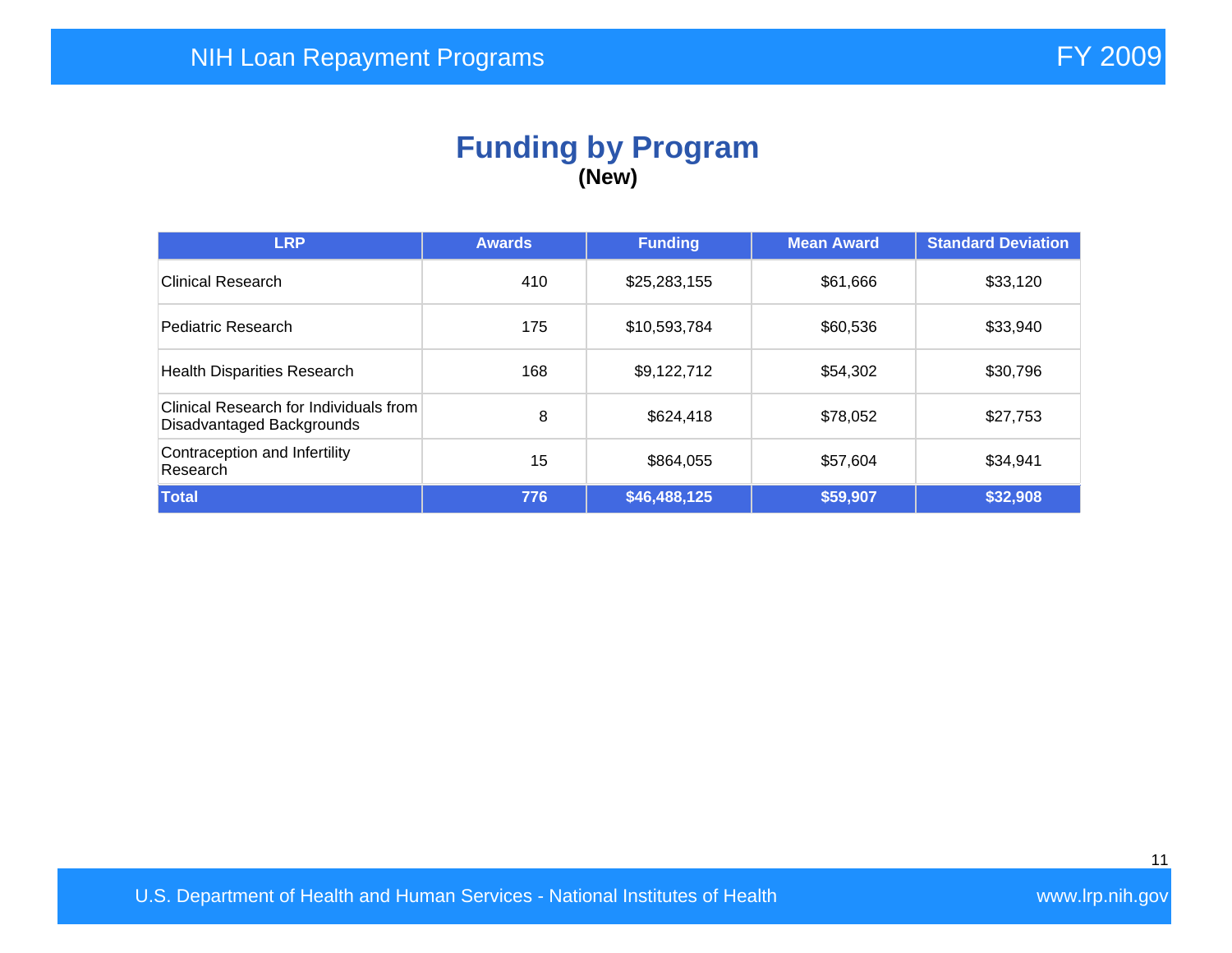## **Funding by Program (Renewal)**

| <b>LRP</b>                                                          | <b>Awards</b> | <b>Funding</b> | <b>Mean Award</b> | <b>Standard Deviation</b> |
|---------------------------------------------------------------------|---------------|----------------|-------------------|---------------------------|
| Clinical Research                                                   | 469           | \$14,996,361   | \$31,975          | \$27,791                  |
| Pediatric Research                                                  | 213           | \$7,558,260    | \$35,485          | \$30,277                  |
| <b>Health Disparities Research</b>                                  | 127           | \$4,009,777    | \$31,573          | \$27,432                  |
| Clinical Research for Individuals from<br>Disadvantaged Backgrounds | 10            | \$314,048      | \$31,405          | \$25,546                  |
| Contraception and Infertility<br>Research                           | 9             | \$204,937      | \$22,771          | \$31,511                  |
| Total                                                               | 828           | \$27,083,383   | \$32,709          | \$28,408                  |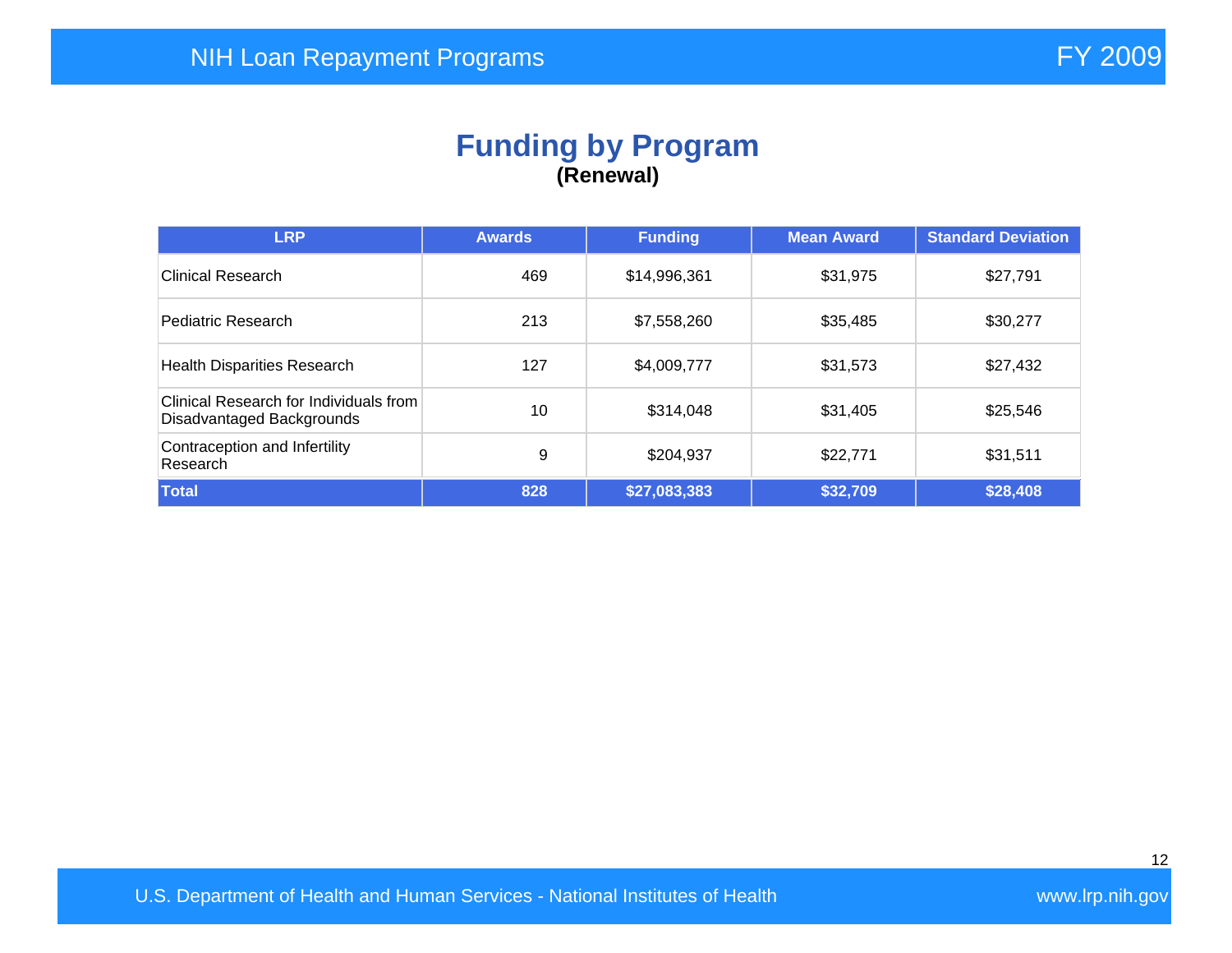## **Funding by NIH Institutes and Centers (New)**

| IC           | <b>Awards</b>           | <b>Funding</b> | <b>Mean Award</b> | <b>Standard Deviation</b> |
|--------------|-------------------------|----------------|-------------------|---------------------------|
| <b>NCMHD</b> | 176                     | \$9,747,131    | \$55,381          | \$30,992                  |
| <b>NHLBI</b> | 83                      | \$5,757,479    | \$69,367          | \$33,460                  |
| <b>NCI</b>   | 79                      | \$4,904,812    | \$62,086          | \$32,052                  |
| <b>NIAID</b> | 66                      | \$4,397,973    | \$66,636          | \$31,833                  |
| <b>NICHD</b> | 62                      | \$3,752,866    | \$60,530          | \$36,165                  |
| <b>NIMH</b>  | 55                      | \$2,900,430    | \$52,735          | \$30,891                  |
| <b>NIDDK</b> | 51                      | \$3,525,881    | \$69,135          | \$31,554                  |
| <b>NIDA</b>  | 39                      | \$2,413,371    | \$61,881          | \$33,212                  |
| <b>NINDS</b> | 22                      | \$1,297,334    | \$58,970          | \$31,706                  |
| <b>NIA</b>   | 21                      | \$974,200      | \$46,390          | \$34,350                  |
| <b>NCRR</b>  | 20                      | \$1,092,424    | \$54,621          | \$32,880                  |
| <b>NIAAA</b> | 20                      | \$1,075,814    | \$53,791          | \$32,218                  |
| <b>NIAMS</b> | 19                      | \$1,182,157    | \$62,219          | \$36,343                  |
| <b>NIDCD</b> | 13                      | \$671,608      | \$51,662          | \$26,604                  |
| <b>NIGMS</b> | 12                      | \$675,346      | \$56,279          | \$40,207                  |
| <b>NEI</b>   | 9                       | \$556,001      | \$61,778          | \$41,460                  |
| <b>NIDCR</b> | $\overline{7}$          | \$415,799      | \$59,400          | \$33,794                  |
| <b>NIEHS</b> | 6                       | \$254,795      | \$42,466          | \$35,281                  |
| <b>NHGRI</b> | 5                       | \$223,940      | \$44,788          | \$34,224                  |
| <b>NCCAM</b> | $\overline{\mathbf{4}}$ | \$279,492      | \$69,873          | \$40,681                  |
| <b>NLM</b>   | 3                       | \$178,360      | \$59,453          | \$33,133                  |
| <b>NIBIB</b> | $\overline{2}$          | \$170,864      | \$85,432          | \$25,040                  |
| <b>NINR</b>  | $\overline{2}$          | \$40,049       | \$20,025          | \$10,737                  |
| <b>FIC</b>   | $\mathbf 0$             | \$0            | \$0               | \$0                       |
| <b>Total</b> | 776                     | \$46,488,125   | \$59,907          | \$32,908                  |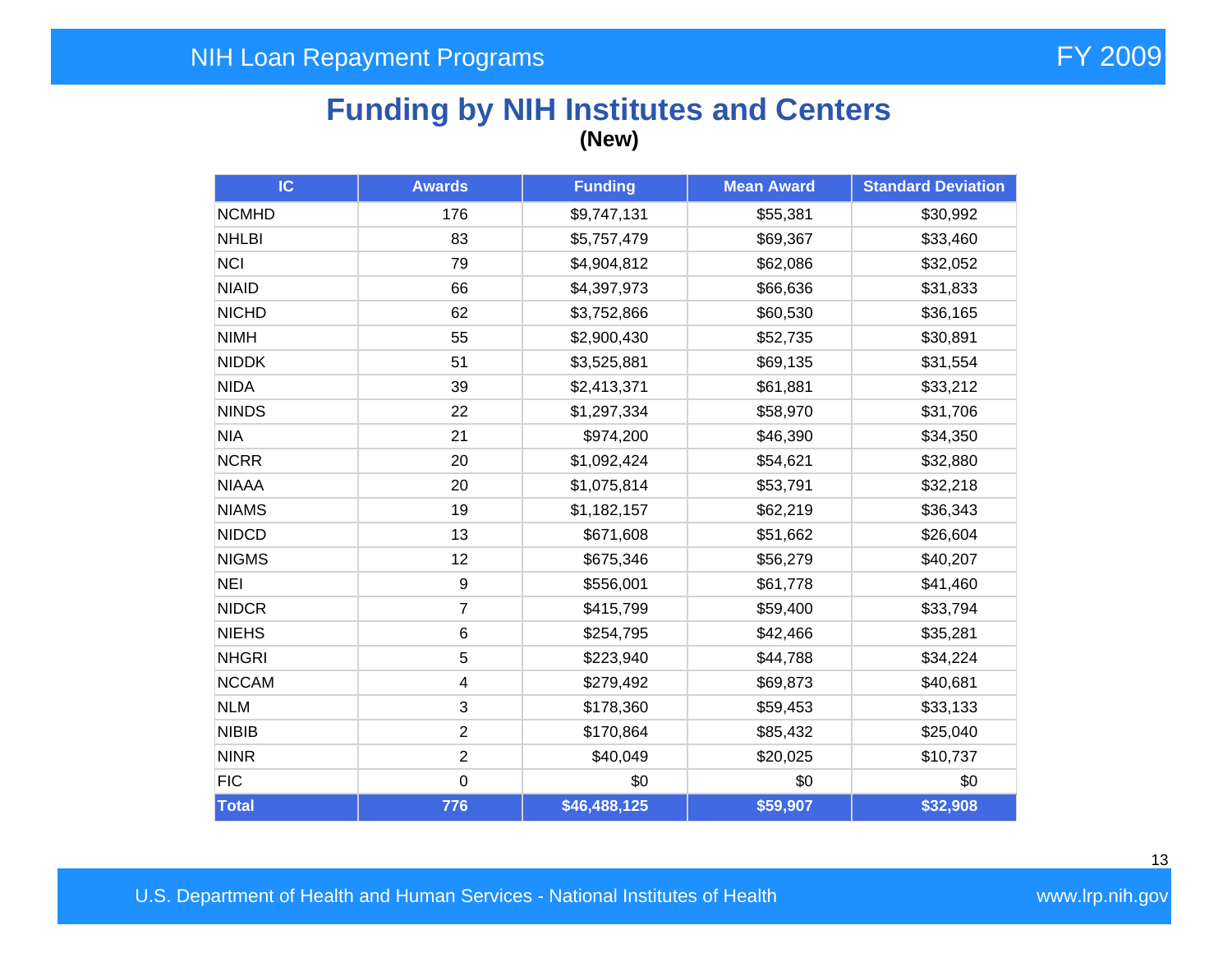## **Funding by NIH Institutes and Centers (Renewal)**

| IC           | <b>Awards</b> | <b>Funding</b> | <b>Mean Award</b> | <b>Standard Deviation</b> |
|--------------|---------------|----------------|-------------------|---------------------------|
| <b>NCMHD</b> | 137           | \$4,323,825    | \$31,561          | \$27,210                  |
| <b>NHLBI</b> | 84            | \$3,397,748    | \$40,449          | \$32,883                  |
| <b>NCI</b>   | 73            | \$3,149,013    | \$43,137          | \$32,153                  |
| <b>NIAID</b> | 70            | \$2,259,345    | \$32,276          | \$25,371                  |
| <b>NIMH</b>  | 70            | \$1,674,900    | \$23,927          | \$20,606                  |
| <b>NIDA</b>  | 59            | \$1,110,692    | \$18,825          | \$15,670                  |
| <b>NICHD</b> | 53            | \$1,591,881    | \$30,035          | \$31,602                  |
| <b>NINDS</b> | 45            | \$1,515,884    | \$33,686          | \$30,689                  |
| <b>NIA</b>   | 44            | \$1,520,243    | \$34,551          | \$28,439                  |
| <b>NCRR</b>  | 42            | \$1,673,009    | \$39,834          | \$31,519                  |
| <b>NIDDK</b> | 36            | \$1,463,392    | \$40,650          | \$25,655                  |
| <b>NIAAA</b> | 25            | \$509,187      | \$20,367          | \$17,071                  |
| <b>NEI</b>   | 23            | \$1,011,994    | \$44,000          | \$37,248                  |
| <b>NIDCD</b> | 16            | \$498,689      | \$31,168          | \$27,999                  |
| <b>NIAMS</b> | 15            | \$598,854      | \$39,924          | \$32,924                  |
| <b>NIEHS</b> | 14            | \$246,679      | \$17,620          | \$13,950                  |
| <b>NIDCR</b> | 9             | \$300,816      | \$33,424          | \$25,896                  |
| <b>NCCAM</b> | 6             | \$123,639      | \$20,606          | \$16,777                  |
| <b>NIGMS</b> | 3             | \$40,223       | \$13,408          | \$7,118                   |
| <b>FIC</b>   | 1             | \$27,460       | \$0               | \$0                       |
| <b>NHGRI</b> | $\mathbf{1}$  | \$24,018       | \$0               | \$0                       |
| <b>NLM</b>   | $\mathbf{1}$  | \$17,460       | \$0               | \$0                       |
| <b>NINR</b>  | $\mathbf 1$   | \$4,433        | \$0               | \$0                       |
| <b>NIBIB</b> | $\mathbf 0$   | \$0            | \$0               | \$0                       |
| <b>Total</b> | 828           | \$27,083,383   | \$32,709          | \$28,408                  |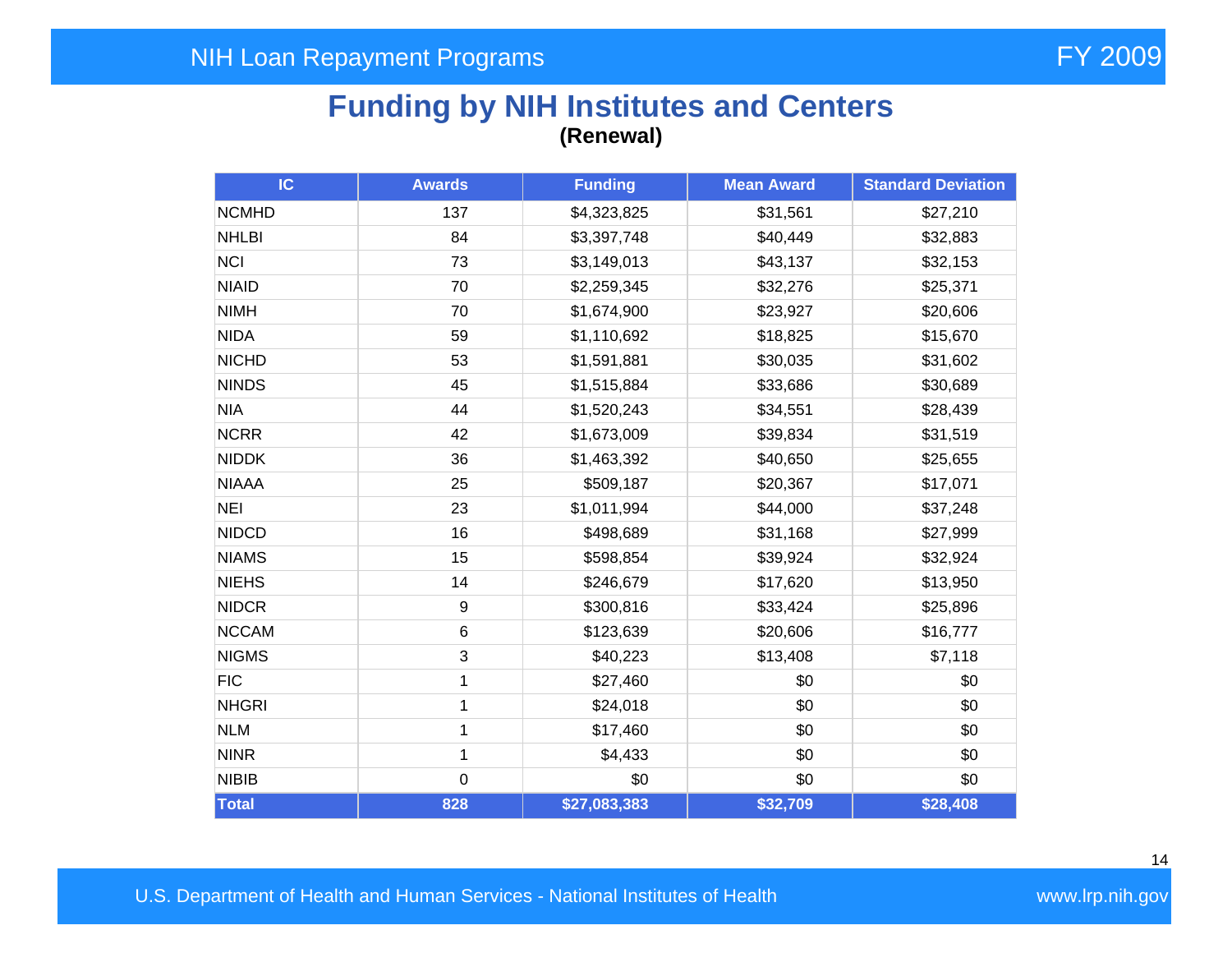#### **Applications, Awards, and Success Rates by Post-Degree Years (New)**

| <b>Years Since Degree</b> | <b>Applications</b><br>N | <b>Awards</b><br>n | <b>Success rate</b><br>℅ |
|---------------------------|--------------------------|--------------------|--------------------------|
| <1 Year                   | 27                       | 5                  | 19                       |
| 1 to 5 Years              | 1,300                    | 446                | 34                       |
| 6 to 10 Years             | 690                      | 280                | 41                       |
| 11 to 15 Years            | 99                       | 37                 | 37                       |
| 15+ Years                 | 33                       | 8                  | 24                       |
| Total                     | 2,149                    | 776                | 36                       |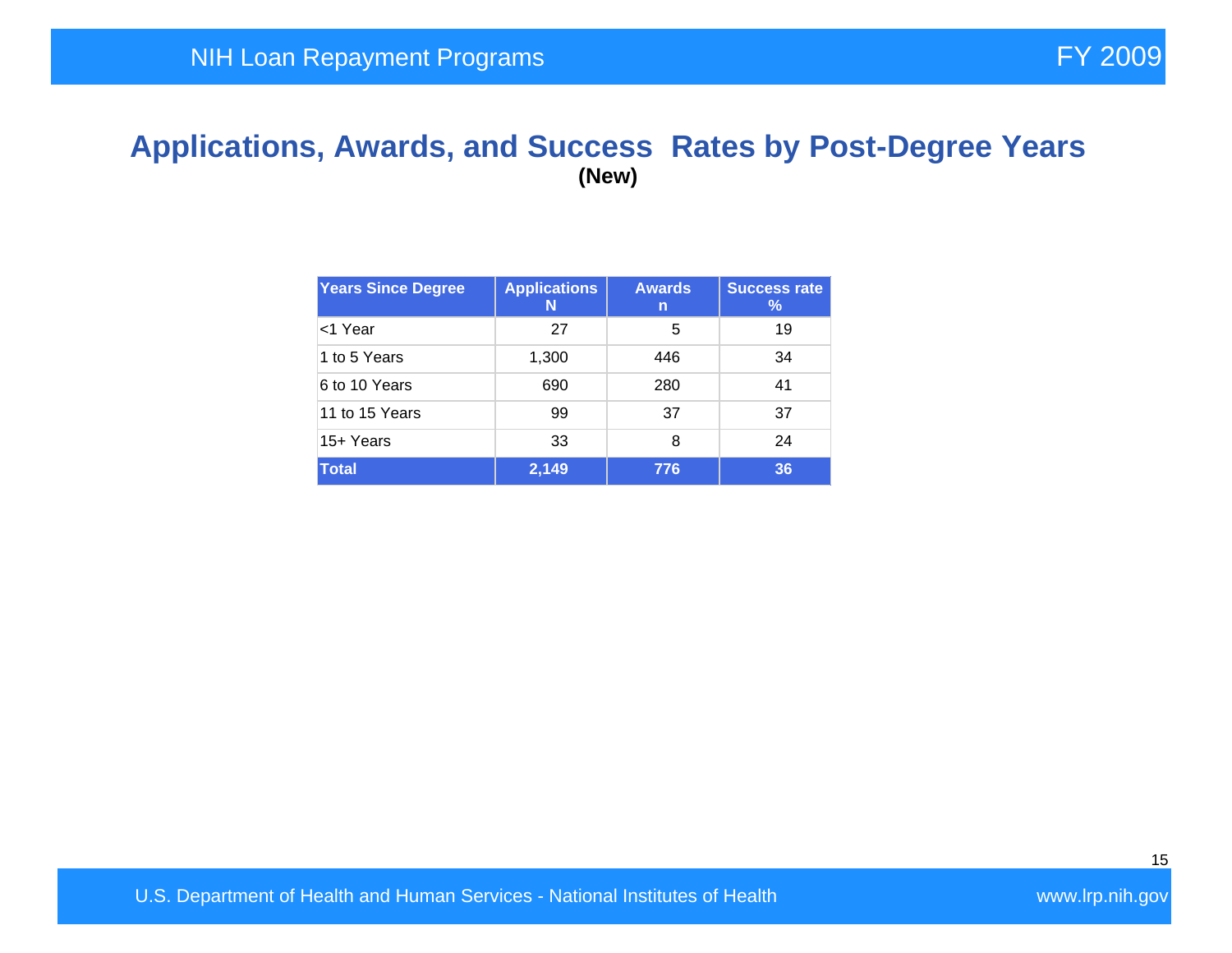#### **LRP Awards by Doctoral Degree (New)**



Note: Percentages do not total to 100% due to rounding error.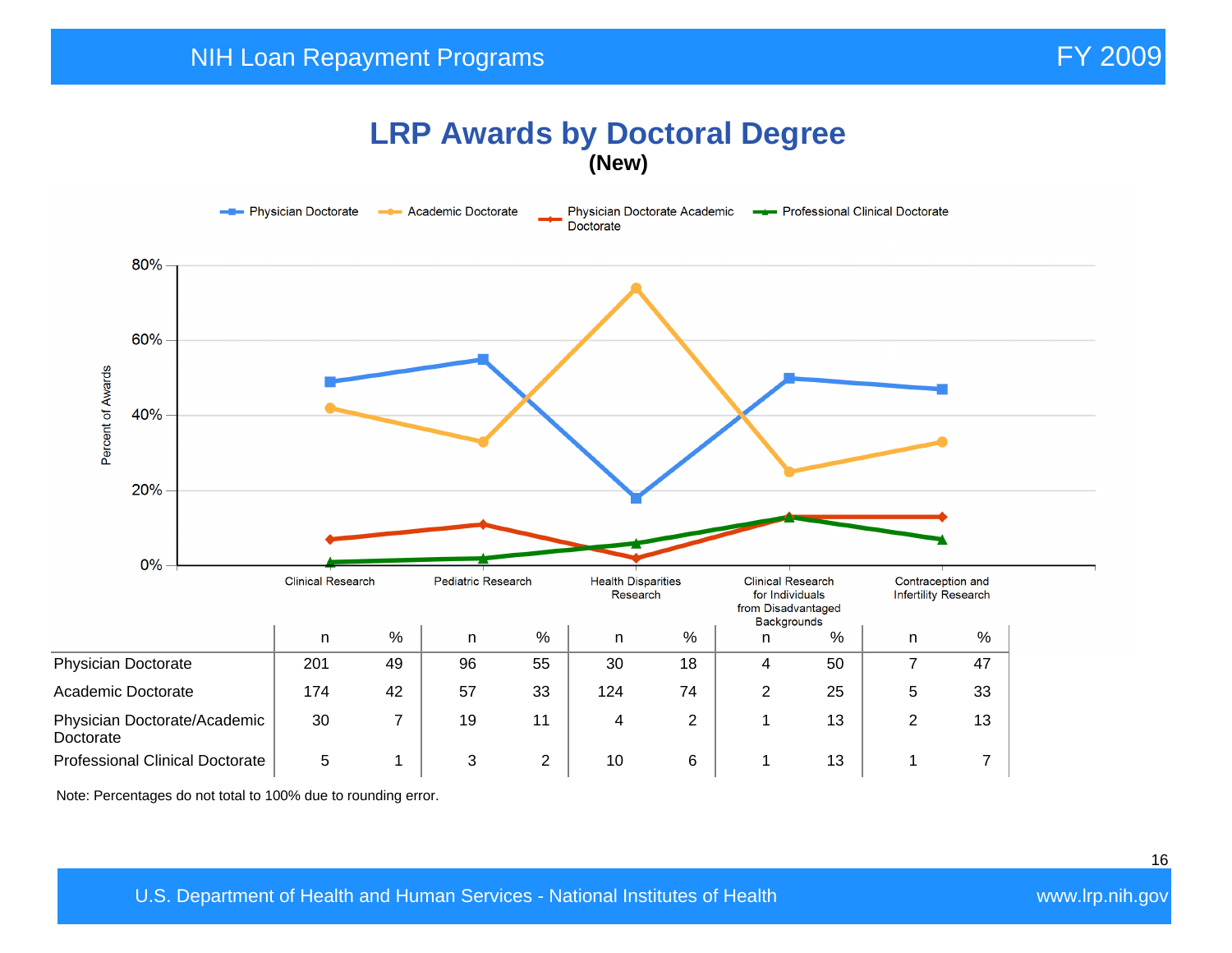#### **LRP Awards by Doctoral Degree (Renewal)**

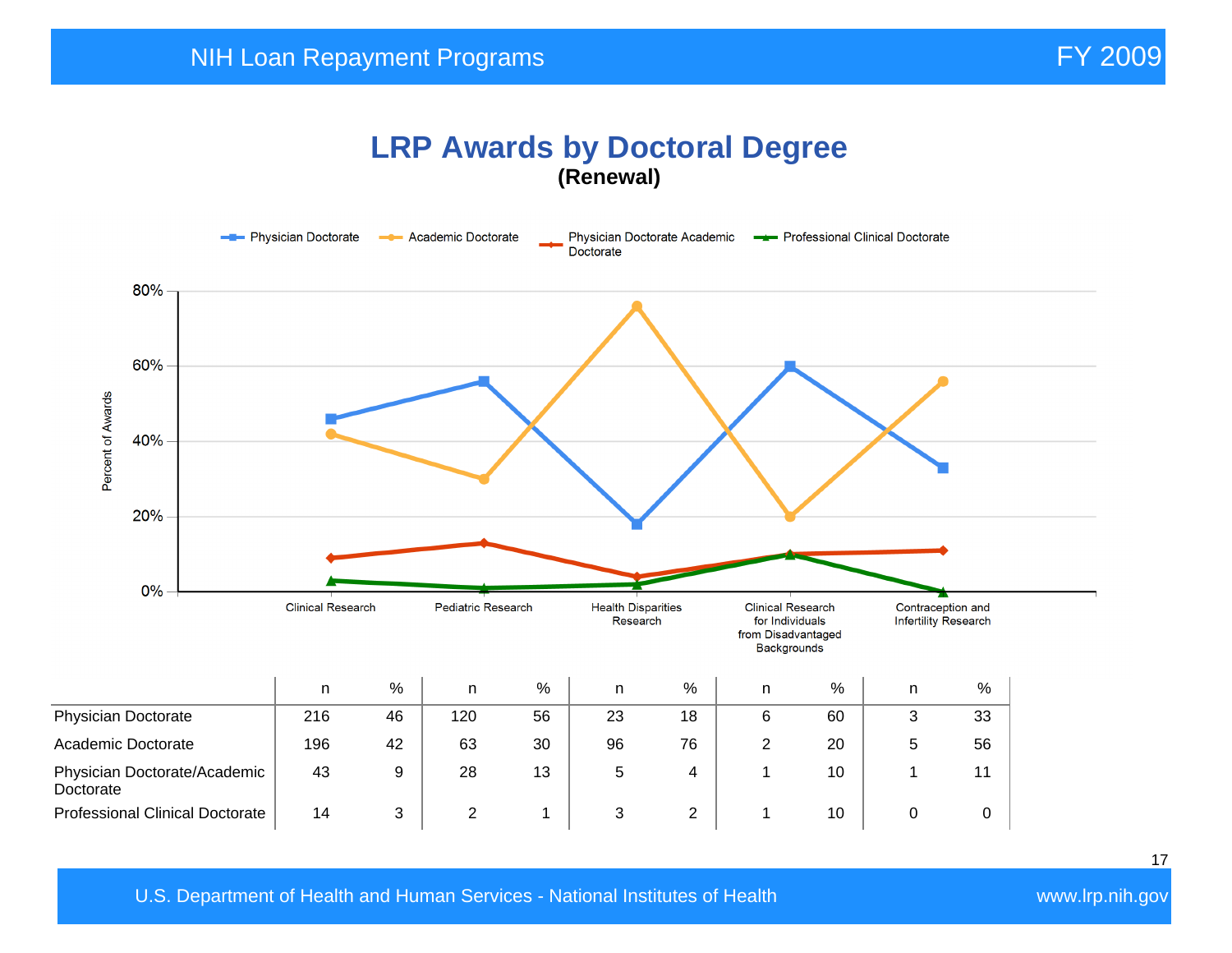#### **Applications, Awards, and Success Rates by Source of Research Funding (New + Renewal)**

| <b>Source of Research Funding</b> | <b>Applications</b><br>N | <b>Awards</b><br>n | <b>Success Rate</b><br>℅ |
|-----------------------------------|--------------------------|--------------------|--------------------------|
| NIH Only                          | 1,026                    | 505                | 49                       |
| NIH and Non Profit                | 1.327                    | 743                | 56                       |
| Non Profit Only                   | 1,038                    | 356                | 34                       |
| <b>Total</b>                      | 3,391                    | 1,604              | 47                       |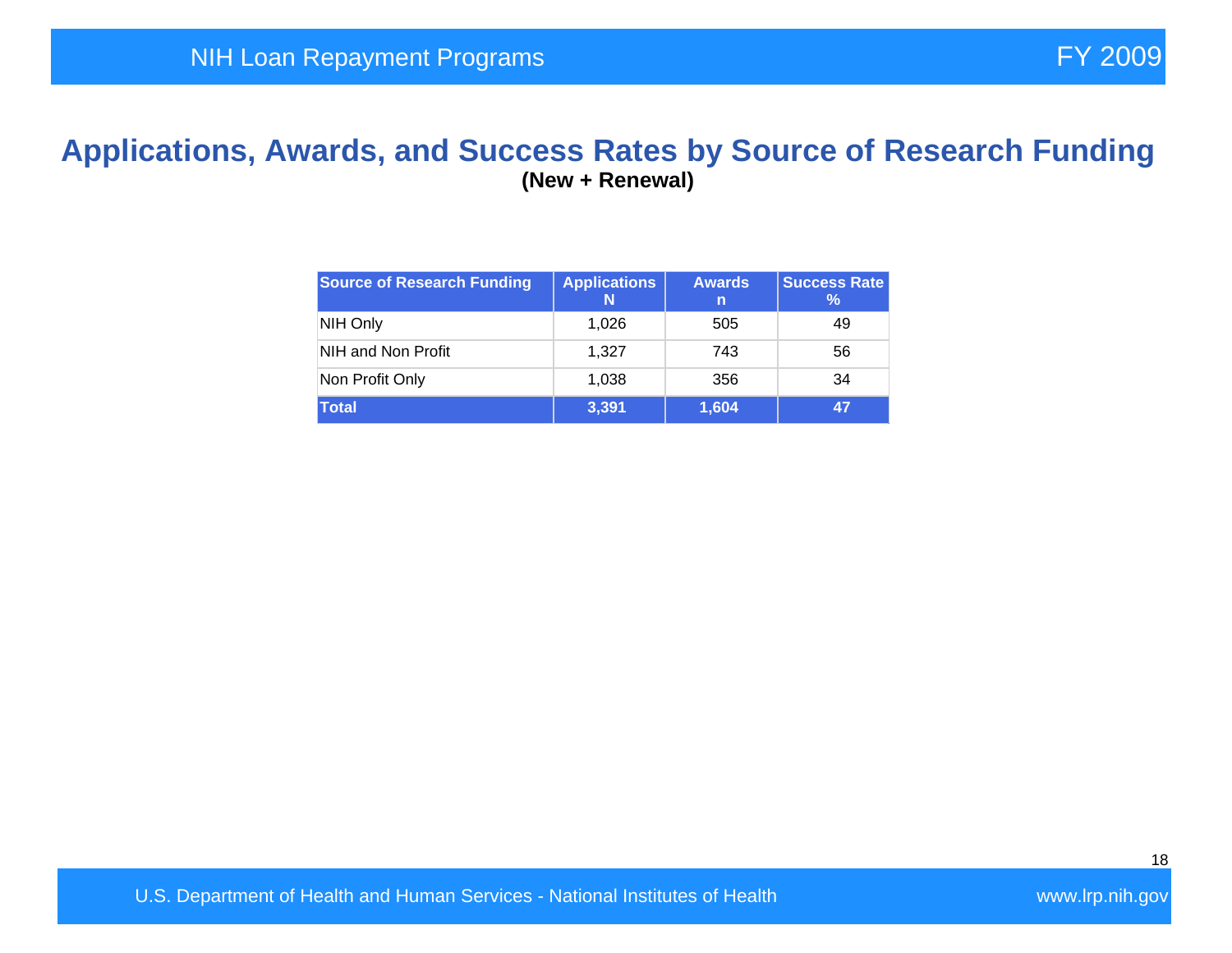#### **Educational Debt Levels of LRP Awardees (New Awards)**

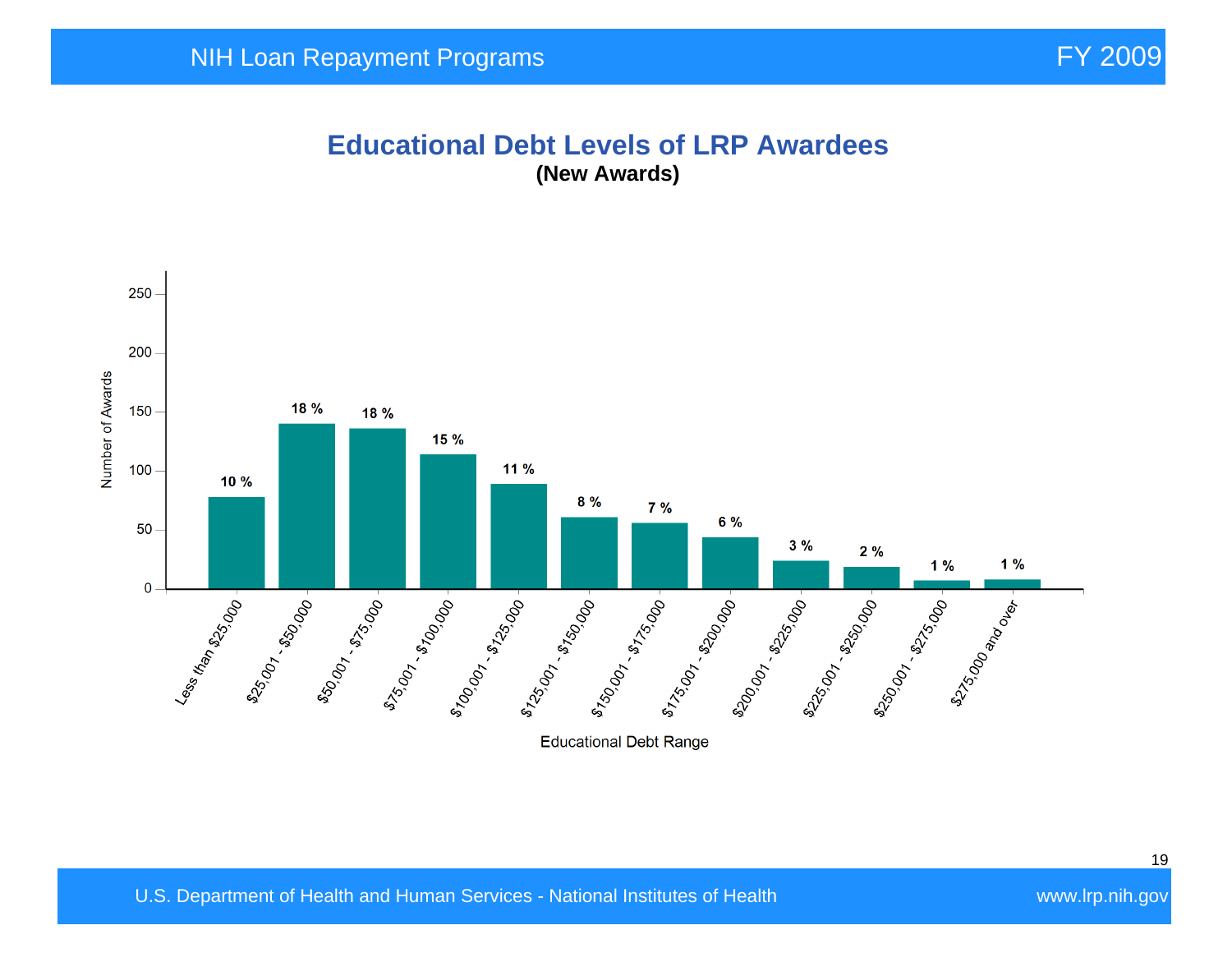#### **Number of Prior LRP Awards Received by LRP Participants (Renewal Awards)**

| <b>LRP</b>                                                                 |     |                | 1 Prior Award 2 Prior Awards 3 Prior Awards 4 Prior Awards 5 Prior Awards 6 Prior Awards Total |          |   |   |     |
|----------------------------------------------------------------------------|-----|----------------|------------------------------------------------------------------------------------------------|----------|---|---|-----|
| <b>Clinical Research</b>                                                   | 253 | 141            | 56                                                                                             | 15       | 0 | 0 | 465 |
| Pediatric Research                                                         | 118 | 70             | 19                                                                                             | 5        | 0 |   | 212 |
| <b>Health Disparities Research</b>                                         | 73  | 46             | 6                                                                                              |          | 0 |   | 126 |
| <b>Clinical Research for Individuals</b><br>from Disadvantaged Backgrounds | 5   | $\overline{4}$ |                                                                                                |          | 0 |   | 10  |
| Contraception and Infertility<br>Research                                  | 8   |                |                                                                                                | $\Omega$ | 0 |   |     |
| <b>Total</b>                                                               | 457 | 262            | 81                                                                                             | 22       |   |   | 822 |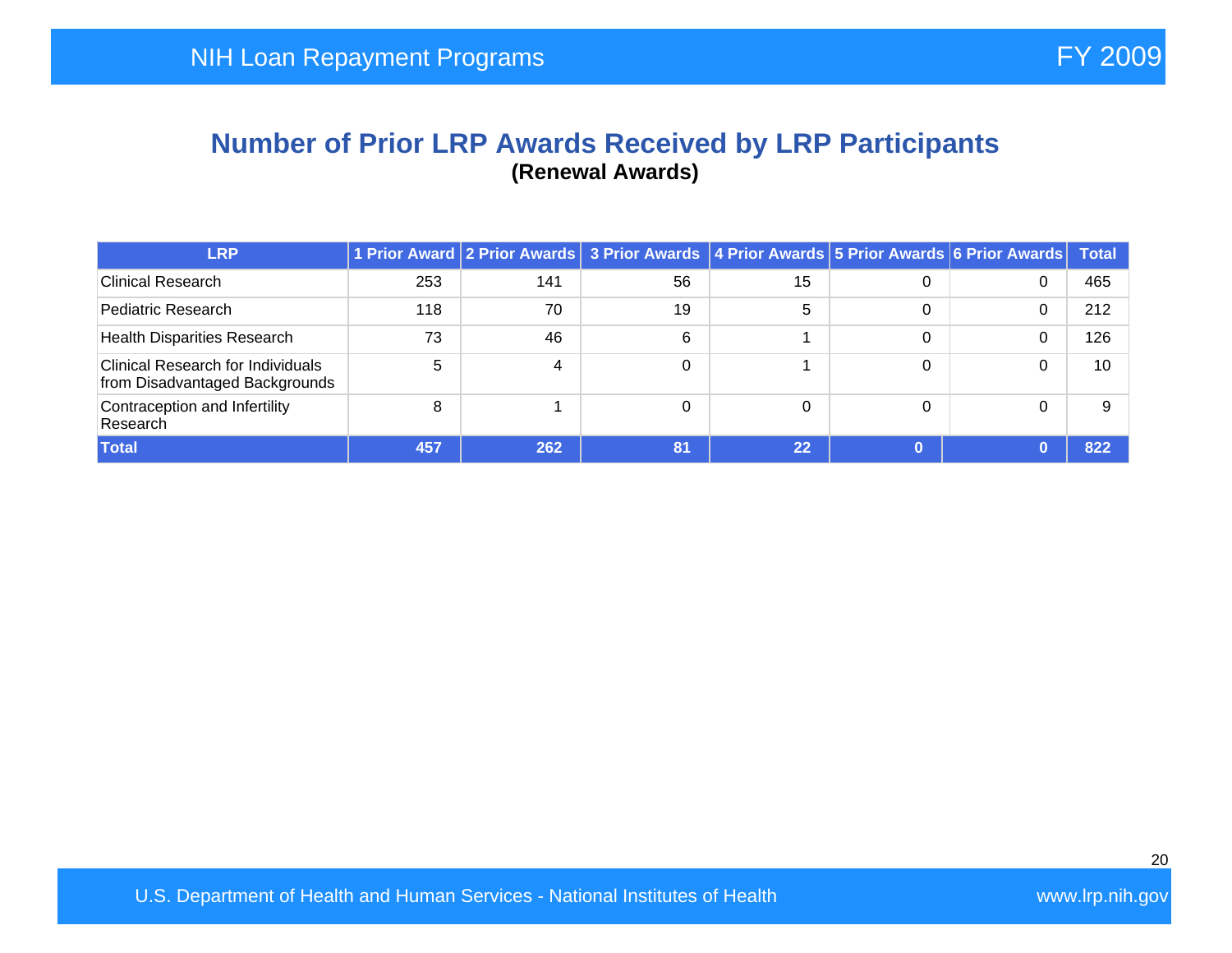#### **Applications, Awards, and Success Rates by Gender (New + Renewal)**

|                                                                                 | <b>Male Applicants</b> |              |                       | <b>Female Applicants</b>                      |              |                                           | <b>Gender Distribution</b> |                                    |  |
|---------------------------------------------------------------------------------|------------------------|--------------|-----------------------|-----------------------------------------------|--------------|-------------------------------------------|----------------------------|------------------------------------|--|
| <b>LRP</b>                                                                      | N                      | $\mathsf{n}$ | Rate<br>$\frac{9}{6}$ | Applications Awards Success Applications<br>N | $\mathsf{n}$ | <b>Awards Success</b><br><b>Rate</b><br>% | $\frac{9}{6}$              | Male Awards   Female Awards  <br>% |  |
| Clinical<br>Research                                                            | 952                    | 480          | 50                    | 858                                           | 399          | 47                                        | 55                         | 45                                 |  |
| Pediatric<br>Research                                                           | 360                    | 175          | 49                    | 481                                           | 213          | 44                                        | 45                         | 55                                 |  |
| Health<br><b>Disparities</b><br>Research                                        | 187                    | 81           | 43                    | 462                                           | 214          | 46                                        | 27                         | 73                                 |  |
| Clinical<br>Research for<br>Individuals<br>from<br>Disadvantaged<br>Backgrounds | 10                     | 5            | 50                    | 25                                            | 13           | 52                                        | 28                         | 72                                 |  |
| Contraception<br>and Infertility<br>Research                                    | 19                     | 6            | 32                    | 37                                            | 18           | 49                                        | 25                         | 75                                 |  |
| <b>Total</b>                                                                    | 1,528                  | 747          | 49                    | 1,863                                         | 857          | 46                                        | 47                         | 53                                 |  |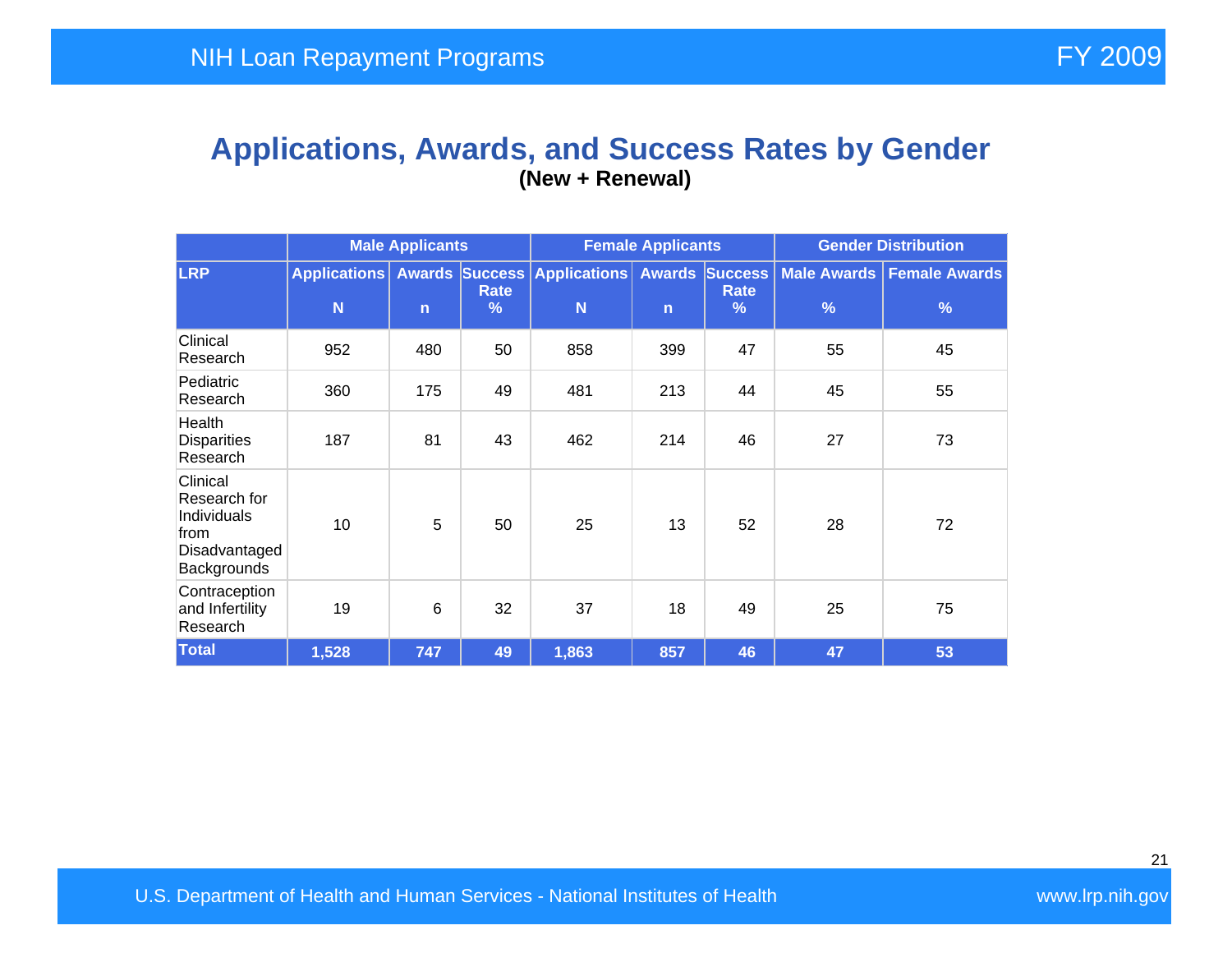## **Awardee Demographics by Ethnicity (New + Renewal)**

|                                                                     | <b>Hispanic or Latino</b><br><b>Not Hispanic or Latino</b><br><b>Awards</b> |             |               |       |    |
|---------------------------------------------------------------------|-----------------------------------------------------------------------------|-------------|---------------|-------|----|
| <b>LRP</b>                                                          | N                                                                           | $\mathbf n$ | $\frac{9}{6}$ | n     | %  |
| <b>Clinical Research</b>                                            | 879                                                                         | 30          | 3             | 849   | 97 |
| Pediatric Research                                                  | 388                                                                         | 13          | 3             | 375   | 97 |
| <b>Health Disparities Research</b>                                  | 295                                                                         | 42          | 14            | 253   | 86 |
| Clinical Research for Individuals from<br>Disadvantaged Backgrounds | 18                                                                          | $\star$     | $\star$       | 14    | 78 |
| Contraception and Infertility<br>Research                           | 24                                                                          | $\star$     | $\star$       | 23    | 96 |
| <b>Total</b>                                                        | 1,604                                                                       | 90          | 6             | 1,514 | 94 |

\*Restricted Data – small-sized groups cannot be reported due to participant confidentiality considerations.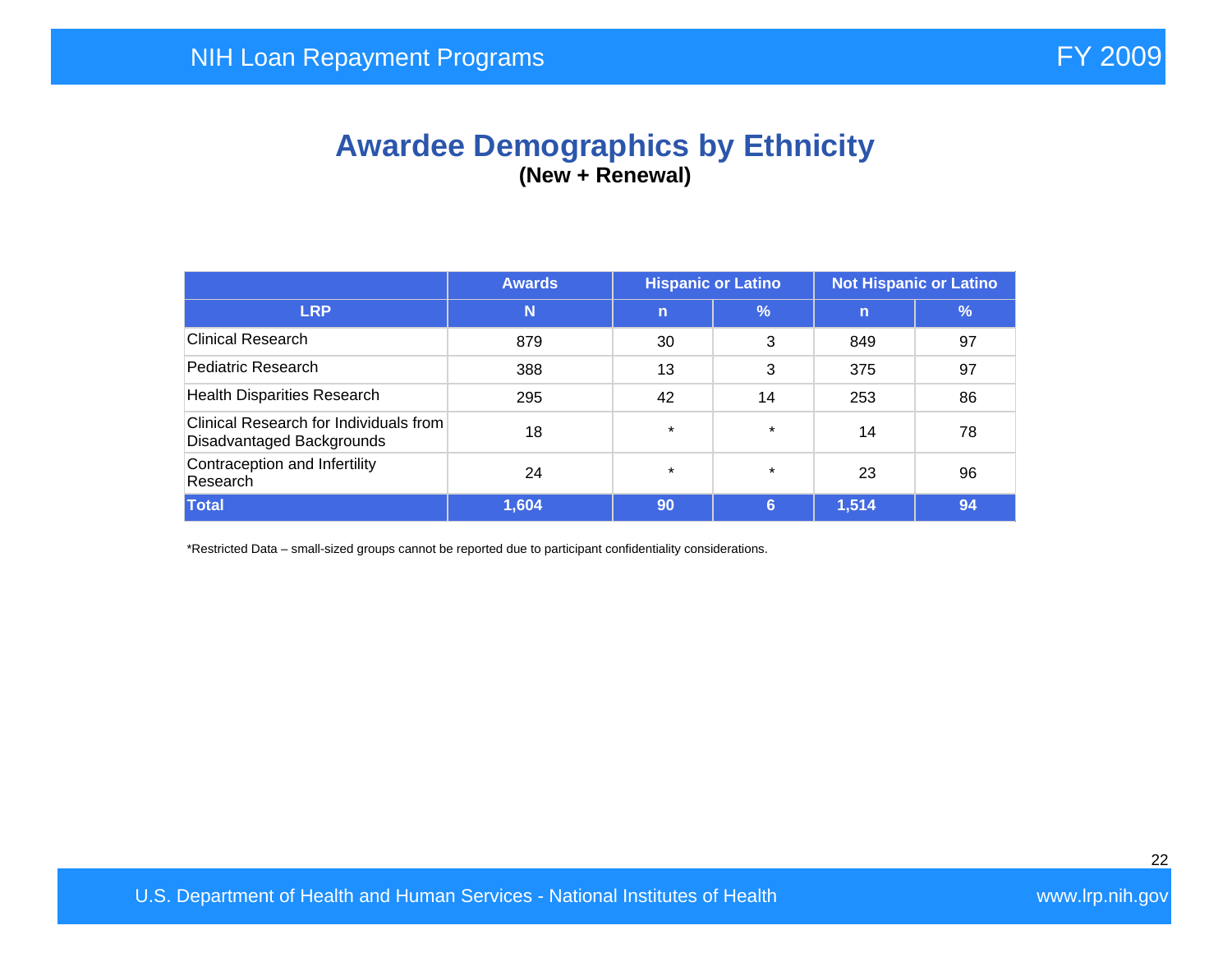## **Awardee Demographics by Race (New + Renewal)**

| <b>LRP</b>                                                                       | <b>Awards</b> | <b>American</b><br><b>Indian or</b><br><b>Alaska</b><br><b>Native</b> |            | <b>Black or</b><br><b>African</b><br><b>American</b> |         | <b>Asian</b> |            | <b>Native</b><br><b>Hawaiian or</b><br><b>Other Pacific</b><br><b>Islander</b> |               | <b>White</b> |               | <b>More Than</b><br><b>One Race</b> |                | <b>Other No</b><br><b>Response</b> |               |
|----------------------------------------------------------------------------------|---------------|-----------------------------------------------------------------------|------------|------------------------------------------------------|---------|--------------|------------|--------------------------------------------------------------------------------|---------------|--------------|---------------|-------------------------------------|----------------|------------------------------------|---------------|
|                                                                                  | N             | $\mathsf{n}$                                                          | $\sqrt{2}$ | n                                                    | %       | n            | $\sqrt{2}$ | $\mathsf{n}$                                                                   | $\frac{9}{6}$ | n            | $\frac{9}{6}$ | n                                   | $\frac{1}{2}$  | $\mathsf{n}$                       | $\frac{9}{6}$ |
| <b>Clinical Research</b>                                                         | 879           | $\star$                                                               | $\star$    | 28                                                   | 3       | 85           | 10         | $\star$                                                                        | $\star$       | 676          | 77            | 12                                  | 1              | 72                                 | 8             |
| <b>Pediatric Research</b>                                                        | 388           | $\star$                                                               | $\star$    | 12                                                   | 3       | 40           | 10         | $\star$                                                                        | $\star$       | 298          | 77            | 8                                   | 2              | 27                                 | 7             |
| <b>Health Disparities</b><br>Research                                            | 295           | $\star$                                                               | $\star$    | 95                                                   | 32      | 23           | 8          | $\star$                                                                        | $\star$       | 122          | 41            | 14                                  | 5              | 38                                 | 13            |
| <b>Clinical Research for</b><br>Individuals from<br>Disadvantaged<br>Backgrounds | 18            | $\star$                                                               | $\star$    | $\overline{7}$                                       | 39      | $\star$      | $\star$    | $\star$                                                                        | $\star$       | 8            | 44            | $\star$                             | $\star$        | $\star$                            |               |
| Contraception and<br>Infertility Research                                        | 24            | $\star$                                                               | $\star$    | $\star$                                              | $\star$ | $\star$      | $\star$    | $\star$                                                                        | $\star$       | 21           | 88            | $\star$                             | $\star$        | $\star$                            |               |
| <b>Total</b>                                                                     | 1,604         | 9                                                                     |            | 142                                                  | 9       | 149          | 9          | $\star$                                                                        |               | 1,125        | 70            | 35                                  | $\overline{2}$ | 141                                | 9             |

\*Restricted Data – small-sized groups cannot be reported due to participant confidentiality considerations.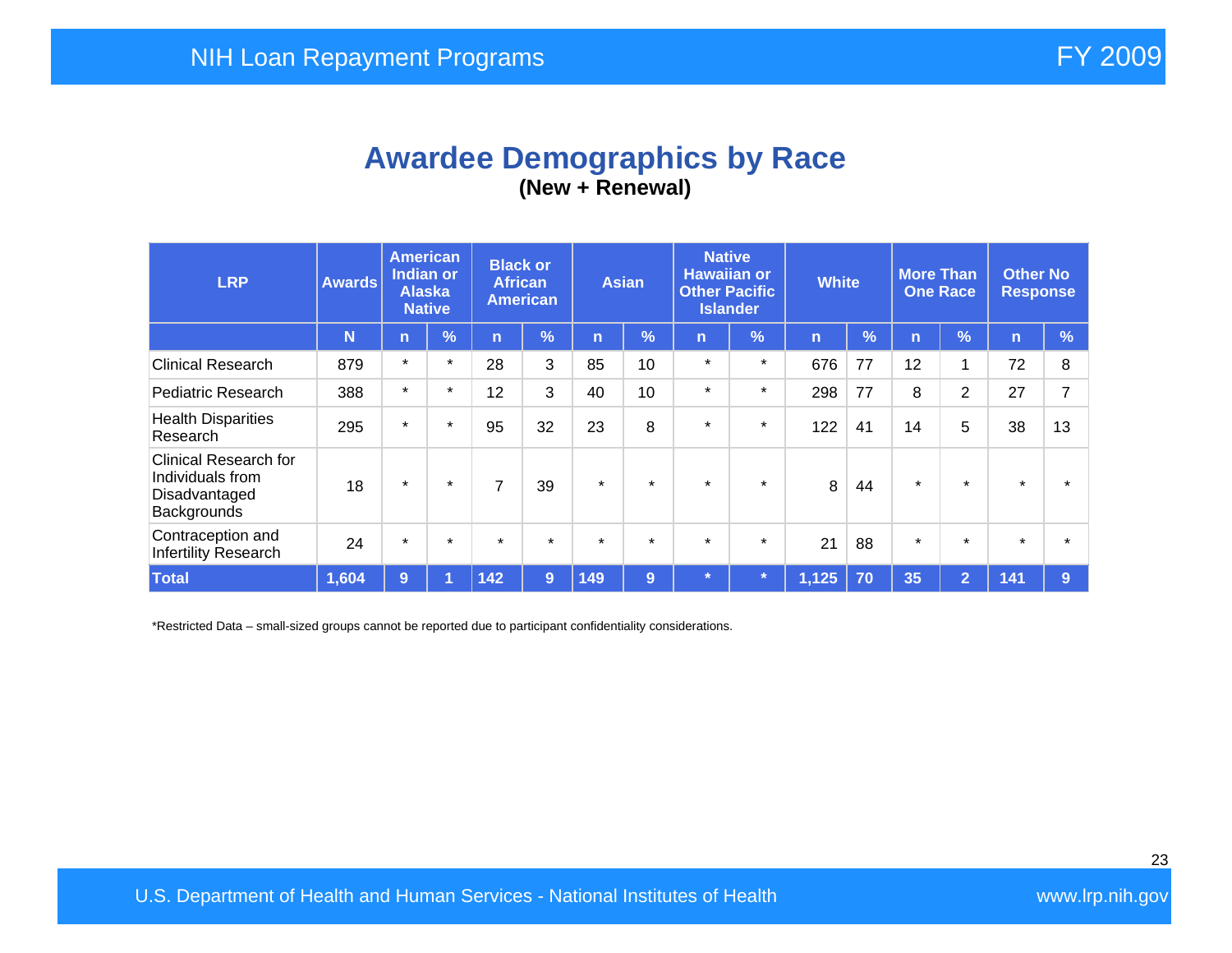#### **Number of Awardees by State (New + Renewal)**